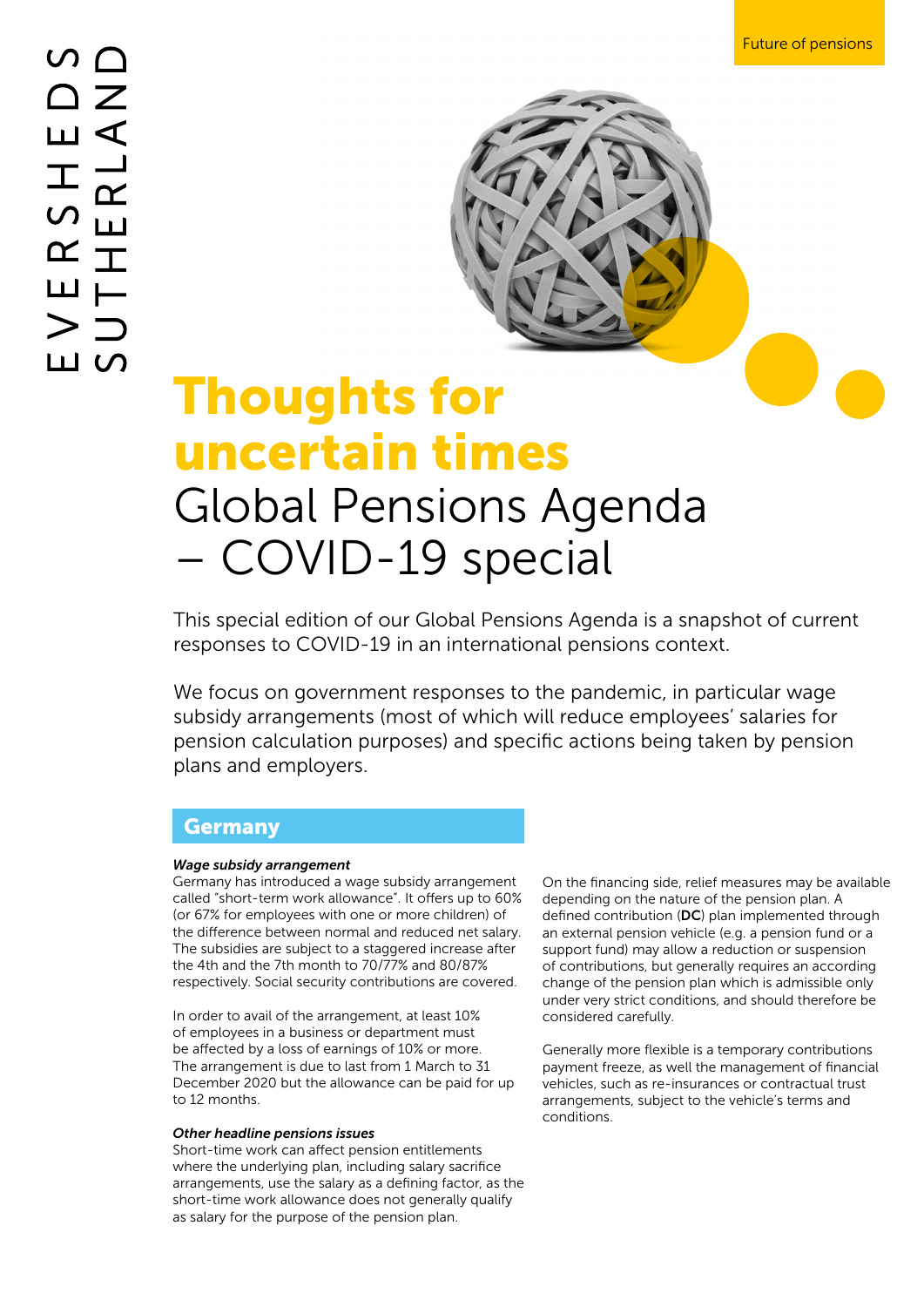# USA

### *Wage subsidy arrangement*

The recently enacted CARES Act provides eligible employers with a tax credit equal to 50% of qualified wages, with a maximum credit of \$5,000 per employee. For employers with more than 100 employees, the tax credit is available to the extent the employer continues to pay employees who have reduced or no working time; for employers with 100 or fewer employees, the tax credit is available with respect to all wages.

The subsidy arrangement generally applies to employers that completely or partially suspend operations due to orders from the government, or that have substantially reduced gross receipts. This arrangement is due to run from 12 March 2020 to 1 January 2021.

Because the tax credit is provided to the employer, it does not directly impact pension compensation or DC plan elective deferrals. However, to the extent an employer continues to compensate an employee as a result of this incentive, the employee will have compensation for retirement plan purposes.

### *Other headline pensions issues*

The CARES Act allows DC plan participants to obtain early distributions from their retirement accounts that are taxed rateably over three years. Increased plan loan amounts also apply. Some employers are choosing to suspend employer contributions to DC plans. For single-employer defined benefit (DB) pension plans, required funding contributions due during 2020 may now be deferred until 1 January 2021.

### France

### *Wage subsidy arrangement*

France's wage subsidy arrangement is called "temporary partial activity". Employers must pay at least 70% of salary for every hour not worked (minimum hourly wage €8.03 per unemployed hour). The government will reimburse up to 100% of the minimum wage, capped at 70% of 4.5 times the minimum wage for up to 1,607 hours per employee and per year. Employers may postpone social security contributions for up to three months.

Use of the arrangement is at the employer's discretion. However, employers must consult with their employee representatives.

### *Other headline pensions issues*

In principle, employers should continue to pay contributions to complementary schemes (AGIRC-ARRCO). Nevertheless, companies facing economic difficulties can postpone payment for up to three months. Companies can also postpone payment of contributions to supplementary plans without any limit, but they are liable if the delay damages the employee's rights (this seems unlikely if the delay is for only a few months).



### UK

#### *Wage subsidy arrangement*

The UK's wage subsidy arrangement is called the "Coronavirus Job Retention Scheme", commonly known as the "furlough" arrangement. It currently offers up to 80% of salary capped at £2,500 a month. Social security (national insurance) contributions are covered, based on the reduced salary. Employer pension contributions are also reimbursed by the government but only up to the minimum automatic enrolment level (3% of qualifying earnings).

Use of the arrangement is at the employer's discretion, assuming operations have been "severely affected" by the pandemic (this term is not specifically defined). However, employees using the arrangement may not do any work, even part-time, for the employer during furlough. The arrangement is due to last from 1 March to 31 October 2020. Changes are proposed from 1 August 2020, including to allow some part-time working – details of the changes are expected at the end of May.

#### *Other headline pensions issues*

Some employers (around 5-10%) have asked to defer contributions to their DB pension plans, typically for three months initially. Many employers are also seeking to reduce employer contributions to DC plans during the furlough period but they are not permitted to reduce these below the 3% automatic enrolment minimum. The UK Pensions Regulator has provided some limited regulatory easements.

For more details, read our [pensions speedbrief](https://www.eversheds-sutherland.com/global/en/what/articles/index.page?ArticleID=en/coronavirus/coronavirus-pensions-furlough) or view our [webinars.](https://www.eversheds-sutherland.com/global/en/what/articles/index.page?ArticleID=en/coronavirus/covonavirus-pensions-webinars)

### **Netherlands**

### *Wage subsidy arrangement*

The Dutch wage subsidy scheme is called the "Temporary Emergency Measure for Job Retention (NOW)". Employers are entitled to a subsidy of up to 90% of the employee's salary (capped at €9,538 gross per month) if they meet certain conditions and depending on how much the turnover of the employer has fallen. For example, if turnover has fallen 50%, 45% of salary will be covered.

The NOW provides for continued payment of pension contributions by means of a flat-rate surcharge of 30% for "social security contributions" on the salary amount of the employer. This surcharge is deemed to be sufficient for the accrual of holiday pay and the payment of pension premiums (employer and employee contributions).

To avail of the scheme, employers must have at least a 20% drop in turnover during three consecutive months between 1 March and 31 July 2020.

#### *Other headline pensions issues*

Postponing payment of pension premiums will generally not be permitted, since all the government's measures are focused on continuation of both employment and pension accrual. Separately, there is a debate ongoing as to whether the government will exercise its powers under the law to permit accrued and paid pensions in pension funds to be reduced due to "exceptional economic circumstances".

For more details, see our employment and pensions briefings [here](https://www.eversheds-sutherland.com/global/en/what/articles/index.page?ArticleID=en/coronavirus/coronavirus-pensions-netherlands) and [here.](https://www.eversheds-sutherland.com/global/en/what/articles/index.page?ArticleID=en/coronavirus/Co-VID-19-Netherlands)